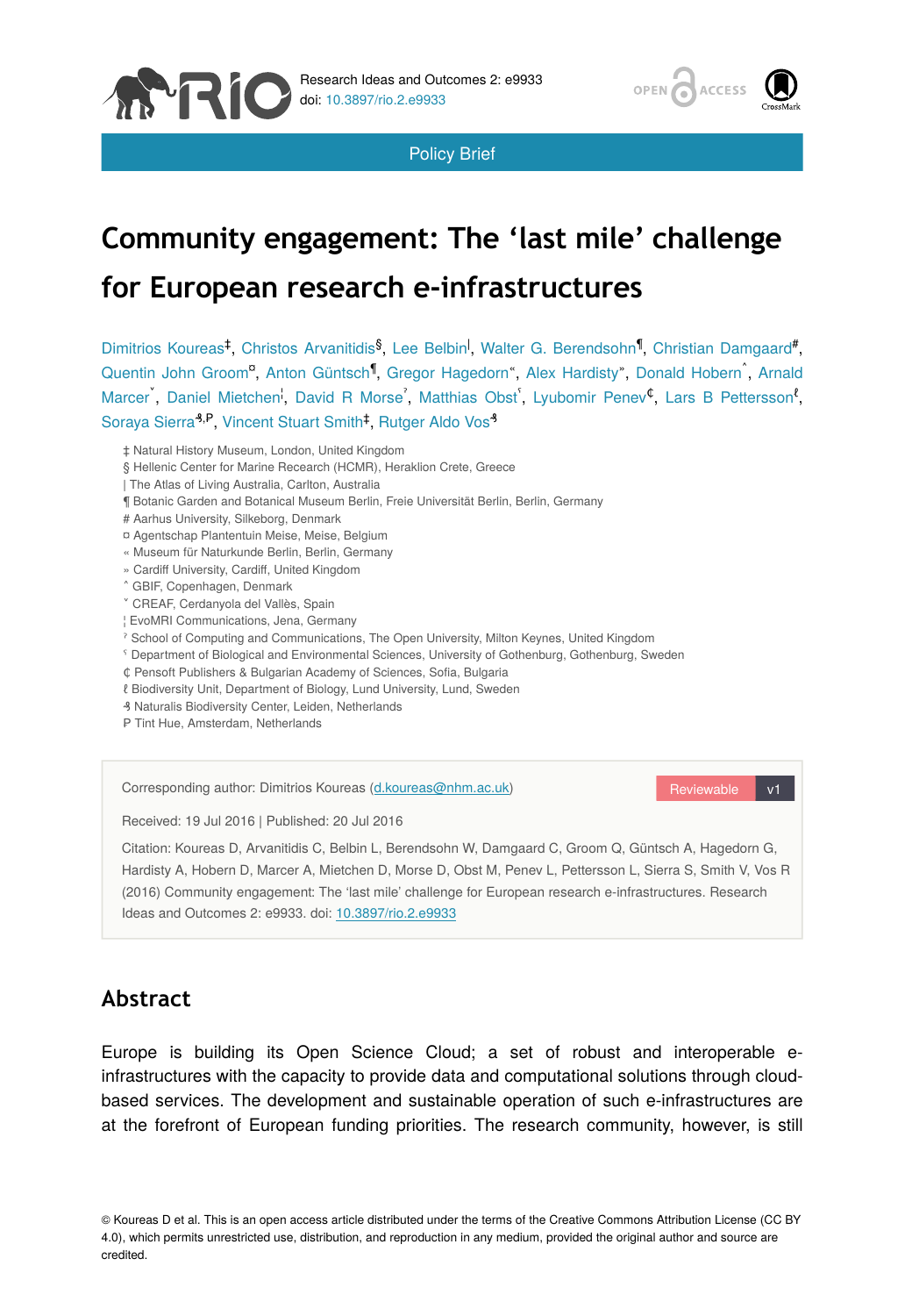reluctant to engage at the scale required to signal a Europe-wide change in the mode of operation of scientific practices. The striking differences in uptake rates between researchers from different scientific domains indicate that communities do not equally share the benefits of the above European investments. We highlight the need to support research communities in organically engaging with the European Open Science Cloud through the development of trustworthy and interoperable Virtual Research Environments. These domain-specific solutions can support communities in gradually bridging technical and socio-cultural gaps between traditional and open digital science practice, better diffusing the benefits of European e-infrastructures.

#### **Keywords**

e-infrastructure, Virtual Research Environment, Open Science Cloud, Europe, user engagement, research infrastructure

## **The era of open digital science**

We are entering a new era of Open Digital Science where e-infrastructures, Web-based services and the globalisation of the scientific community are paving the way towards scientific progress founded on collaborative and data-intensive research. These technologies facilitate dynamic, open, transparent, democratic and replicable research. Europe strives to address societal challenges in sectors including Health, Energy and the Environment, and has acknowledged that an efficient way of doing so is by investing in innovative scientific research and by linking the outcomes to industry, policy making and society. The European roadmap for tackling these challenges includes, amongst others, strengthening of the European Research Area (European Commission 2012) and promoting a Digital Agenda (European Commission 2010) for Europe. It is, however, at the intersection of these two continental-scale efforts where the much needed crossdisciplinary innovation can emerge.

Through strategic funding schemes (e.g. the Research Infrastructures part of the Horizon 2020 work programmes), Europe invests in research e-infrastructures that give researchers access to the European Open Science Cloud ([EOSC](http://ec.europa.eu/research/openscience/index.cfm?pg=open-science-cloud)). The objective is to promote innovation and integration of a still highly fragmented European research environment. During 2014 and 2015, the European Commission ([EC](http://ec.europa.eu/index_en.htm)) invested over €170 million through [Horizon 2020](https://ec.europa.eu/programmes/horizon2020/en/what-horizon-2020) (the European Union Research and Innovation programme 2014-2020) on development and integration of e-infrastructures. That is on top of €572 million invested between 2007 and 2013 (33.35% of the [FP7](https://ec.europa.eu/research/fp7/index_en.cfm) budget for Research Infrastructures) (European Commission 2015b). A question arises about the extent to which these investments have impacted the modus operandi of scientific practice across Europe and across different research communities.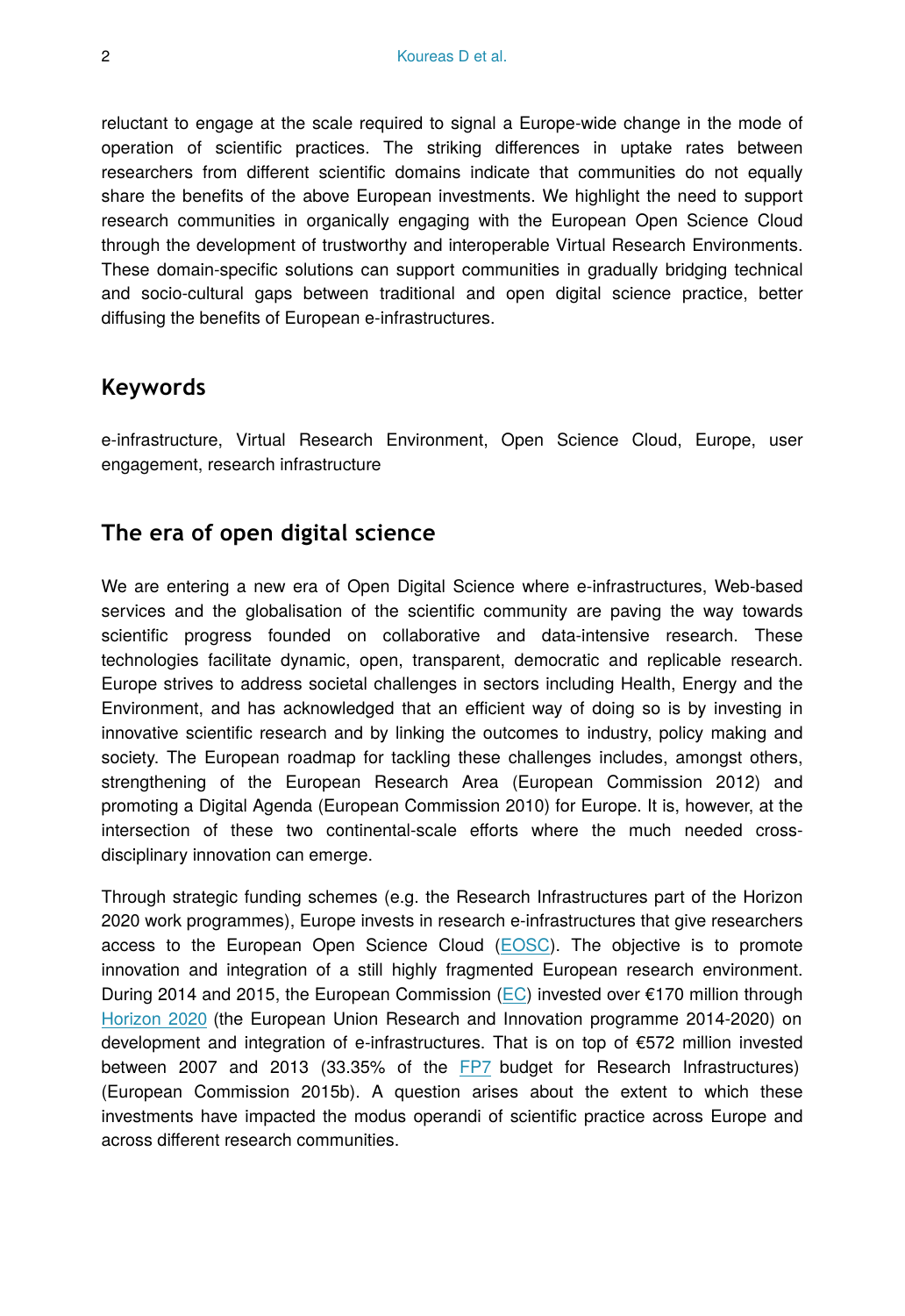## **Researchers are still reluctant to engage**

At the heart of European e-infrastructure developments is the provision of robust, reliable and interoperable services that generate global solutions for data sharing and preservation, high performance and cloud computing, user-authorisation and authentication. This set of core services forms the backbone that supports high-throughput, collaborative and datadriven scientific research. Despite European investments, researchers still find it difficult to discover and use these services. Many services are too technical, do not provide easy-touse interfaces and cannot easily be integrated into the majority of day-to-day research practices. Researchers often need to switch between different digital environments and rely on manual work to structure and transform data to conform to the specifications of each service. Furthermore, research is a global enterprise involving researchers and infrastructure elements from all parts of the world. The problem cannot be solved by European infrastructures alone. The solution requires investing in consistent and efficient service interfaces, internationally coordinated specialization and large scale cooperation.

#### **Not all research communities are 'created equal'**

The lack of a seamless framework supporting the entire digital research lifecycle hinders adoption of existing digital solutions and reduces their enabling benefit to science. A recent survey (European Commission 2015a) showed that the main barriers (with >80% totally and partially agreeing) for researchers to engage with practices of 'Science 2.0' (The term 'Science 2.0' has been broadly replaced in recent EC policy documents with the term 'Open Science'), are uncertainties about: (i) quality assurance, (ii) attribution (receiving credit for work), (iii) integration between different infrastructure components, and (iv) limited awareness of 'Science 2.0' and its implications for research. Usage statistics from developed science-wide e-infrastructures show that the above barriers are equally preventing uptake of e-infrastructures by different communities of practice. For example, the European Grid Infrastructure (a flagship initiative that delivers integrated computing services to European researchers) announced (Dec 2015) a user base of 35,959 (European Grid Infrastructure 2015), with scientists from the physical sciences accounting for ca. 47.2%, scientists from the biological sciences ca. 4.3%, earth scientists 1.4% and humanities ca. 3.6% of the total user base. These striking discrepancies in uptake rates among researchers from different disciplines, suggest that different e-infrastructure audiences require different approaches. They need approaches that enable different users to realise the possibilities inherent in e-infrastructures and build trust relationships between scientific communities and e-infrastructure providers.

There is a significant disconnect between the rates of technological progress in the development of research e-infrastructures and uptake by researchers. To mitigate this risk, it is imperative that e-infrastructure services are accessible through consistent easy-to-use interfaces, which provide integrated and ubiquitous access. These interfaces should have the same simplicity and maturity as the consumer-oriented Web applications we are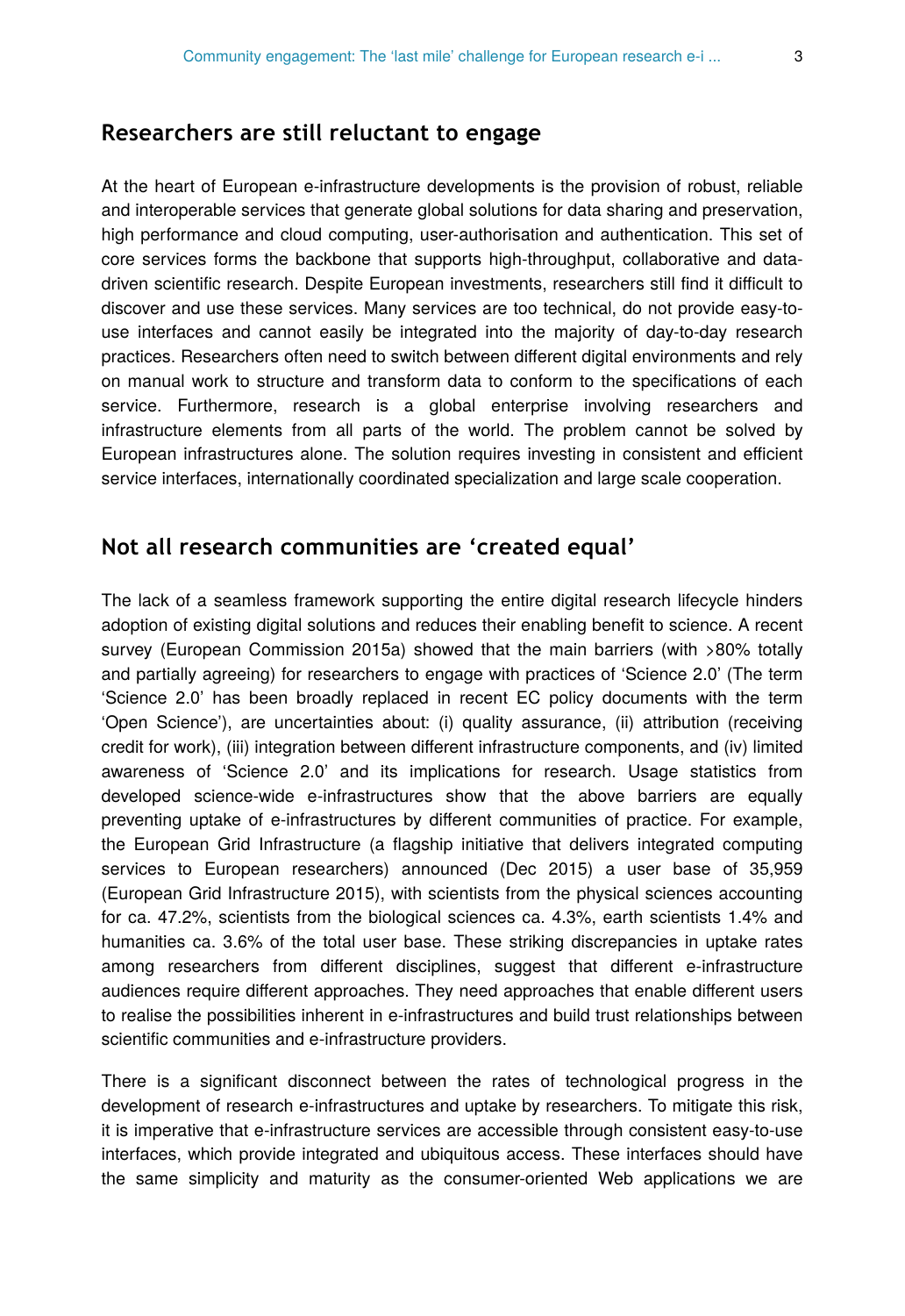already familiar with. Intuitive user interface experience, seamless data ingestion, and collaboration capabilities are among the features that could empower users to better engage with provided services. For the investments in technological development to achieve their full potential, however, communities need to address significant challenges, also from a socio-cultural aspect. Investing in both formal and professional training across science disciplines would improve the capacity of communities to engage with provided services.

# **The need to respect diversity and continuously developing needs**

Issues relating to accessibility of data, data annotation, collaboration or even publishing norms are often perceived in completely different ways within different disciplines. For instance, researchers working on genomics, physics or astronomy have long appreciated the value of data sharing. By nurturing a culture of shared physical and computational infrastructure, open-source software and open data, they have embraced the principles of open science. Other disciplines have less open traditions and require social impulses as well as technological collaboration environments to stimulate the adoption of open practices. Well-implemented services have improved data sharing in communities that traditionally were lagging behind. The development and support of [Dryad](http://datadryad.org) for example, has provided a robust and trusted solution for sharing datasets in natural history, botany, zoology and ecology (to illustrate a few). It has enabled the development of a new generation of data publishing scientific journals (e.g. Scientifi[c Data,](http://www.nature.com/sdata/) [GigaScience](http://gigascience.biomedcentral.com) and the [Biodiversity Data Journal\)](http://biodiversitydatajournal.com). Despite the above discrepancies, all communities recognise that data quantities are exploding and that in order to fully exploit the potential associated with this data wave, a gradual shift in their traditional scientific practices is needed.

The Science Europe association in its response to the Science 2.0 European Commission consultation recommends that Europe needs to: "Recognise that research communities are developing Science 2.0 practices organically and that they are best placed to explore which of these contribute to the advancement of their discipline". This recommendation underlines the need to continue supporting different scientific communities in developing the required technical and socio-cultural research environments, including adaptation to generic e-infrastructures as community-driven initiatives.

# **The 'last mile' challenge for research e-infrastructures**

To capitalise on earlier investments, it is crucial that we incentivise and support research communities to better understand the benefits and to explore the opportunities presented by e-infrastructures. The challenge starts with identifying how professionals work within their research communities and understanding the processes that lead to innovation becoming embedded into common practice (May and Finch 2009). Providing einfrastructures that seamlessly couple with the work practices of a particular profession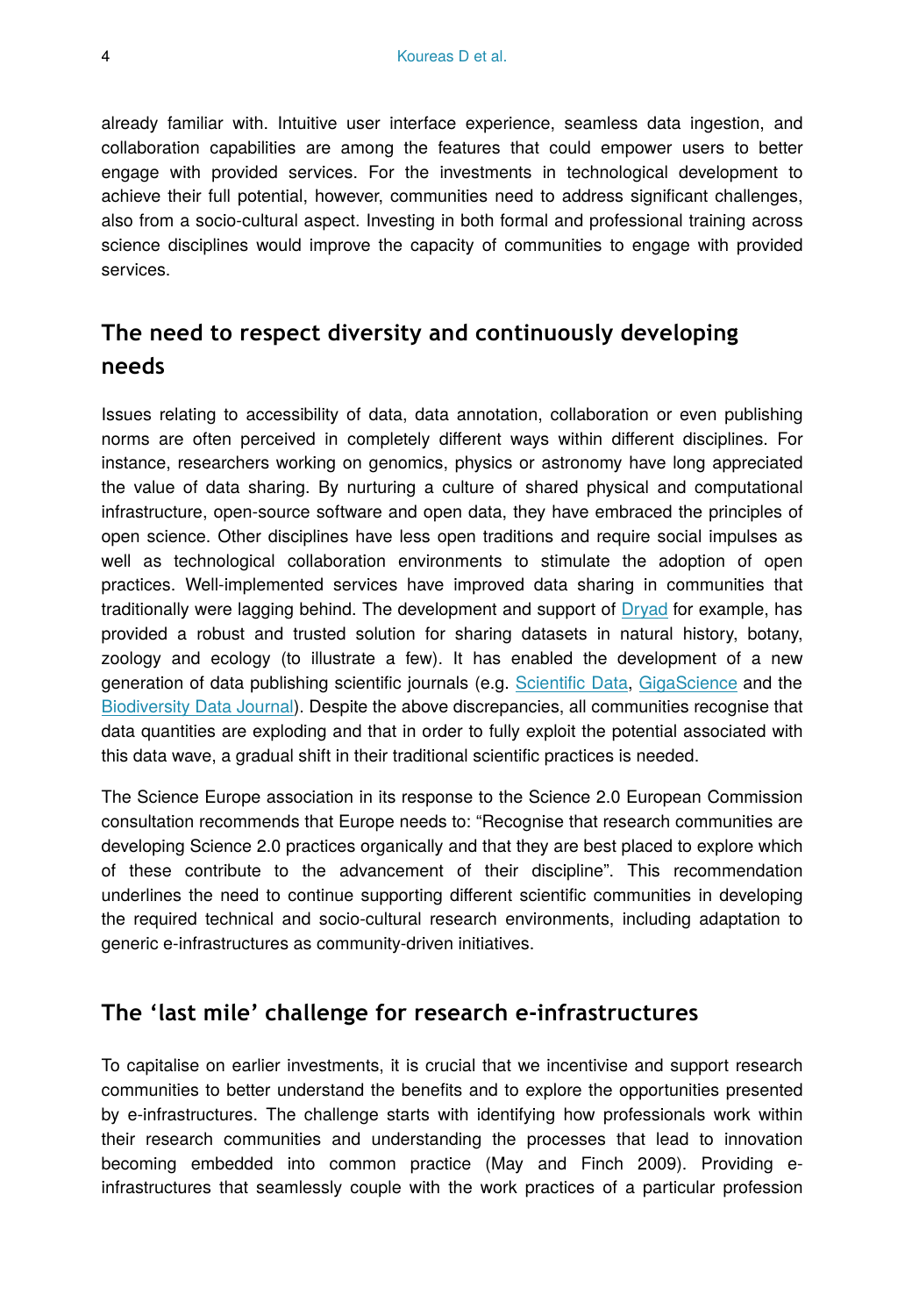requires layers that abstract from a technical level and use the language of each profession. Such layers are typically web-based applications that address elements across the lifecycle of data and research, i.e. data mobilisation and discovery, experimentation, analyses, publication, and open collaboration. Such "Virtual Research Environments" (VREs) should act as intuitive and responsive interventions between researchers and core services. VREs should maintain domain specificity of data, standards and workflows created by the relevant communities. These components are needed for the proper operation of their professional activities and for harnessing the underlying capabilities and capacities.

VREs have to be offered in combination with processes to help implement new practices that are aligned with Open Digital Science and to foster interdisciplinarity. In the long run, VREs can grow into trustworthy discipline-specific 'commons' that provide technical, social and governance frameworks. These discipline-specific commons need to be compatible with each other and ultimately should lead to the gradual formulation of a science-wide accepted e-infrastructure commons, as described by the e-Infrastructures Reflection Group [\(e-IRG](http://e-irg.eu/)) (e-Infrastructures Reflection Group 2013). As such, the role of the VREs is not to replace or replicate the backbone European e-infrastructure, but rather to build on top of it to complete the research infrastructures value chain.

VREs have already proved in principle that they can drive and underpin a sustained paradigm shift in the way research communities manage, compute and publish data in open collaborative environments. For instance, the Biodiversity community (a traditionally reserved community regarding aspects of e-science) has more than 7,000 researchers actively engaging with virtual services through the efforts of EU-funded projects (CORDIS 2014).

The importance of VREs to the challenge of engaging researchers with backbone einfrastructure services is analogous to the 'last mile' challenge in telecommunications or transportation, where the marginal cost and complexity of 'connecting' end-users to the backbone (core) e-infrastructures (e.g. cloud high-performance computing or data services) is high when compared to the core infrastructure itself. These costs vary based on the distance of end-users from the backbone. The technical and socio-cultural 'distance' of different research-communities from the core e-infrastructures determines the level of investment that is required to bridge the 'last mile'. As such, this 'last mile', is the critical section which needs to be bridged in order to disrupt the current mode of science functioning and its daily practice, since it lowers the barriers for accessing computational capacity, and improves transparency and efficiency. Thus, 'last mile' investments (i.e. VREs) are as integral to the development of research e-infrastructures as the operation of the European Open Science Cloud. Indeed, without VRE's the value of the European Open Science Cloud cannot be realised for most research communities.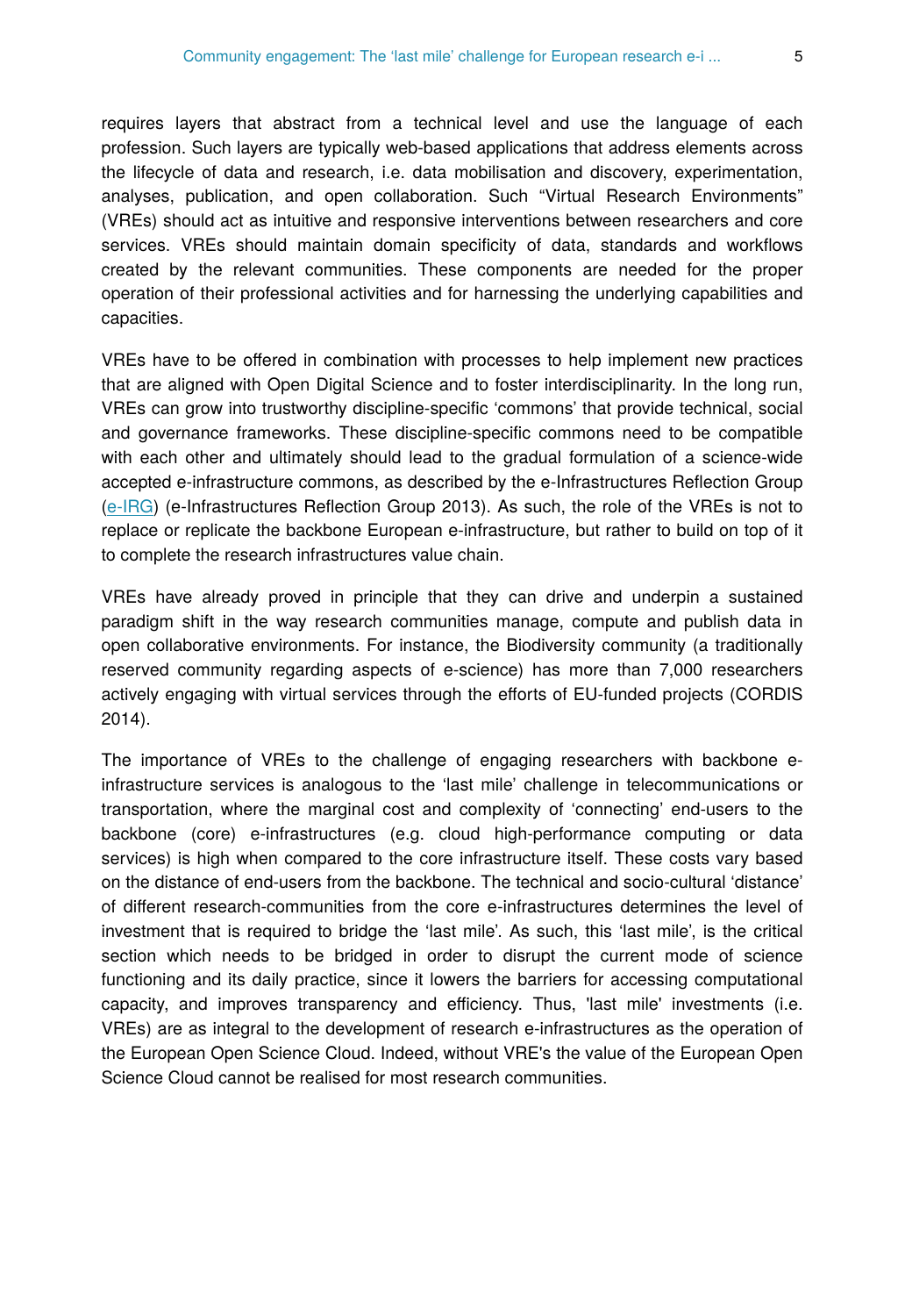## **The role of research infrastructure funding policies**

In a report from the Research Data Alliance (RDA) Europe (RDA Europe 2014), it is argued that for a "truly effective data-sharing system", 5% of the total global research budgets would be required. That can be calculated at over €10 billion a year. It should be expected that a significant portion of this funding needs to be invested in developing, supporting and sustaining cross-domain user-engagement mechanisms. For the ecosystem of digital research services to be fully effective across the scientific communities, it is imperative that e-infrastructure operators and funders continue to invest in the development of VREs. To achieve maximum return on investment, European (European Commission and national) funding programmes need to promote a balance between the backbone and disciplinespecific data e-infrastructures. In the past, VREs have been supported through both national (e.g. JISC in the UK, SURF in the Netherlands) and European (e.g. Framework Programmes) resources. In the absence of a common European e-infrastructure backbone, VREs were previously developed with limited access to persistent backbone services. The latest advances at both the technical and governance level of European core infrastructures have completely reformed the European e-infrastructure landscape, providing opportunities for more efficient and parallelized development of the required domain-specific virtual environments. To efficiently develop the next generation of VREs, it is crucial that funders, VRE operators and user communities work together in support of a balanced model between core infrastructure development and domain-specific solutions.

User communities need to be able to: (i) articulate and communicate their communityspecific needs in regards to data and services, and (ii) translate these needs into clear functional requirements that will drive the development of VREs. VRE operators need to: (i) develop VREs looking beyond the ephemeral timeframes of project-based approaches, (ii) invest early in building public-public and public-private partnerships that ensure sustainability and, (iii) robustly link VREs with existing underlying e-infrastructure, building on top of available backbone services.

Funders need to (i) further acknowledge the pivotal role of VREs in support of user community engagement and, (ii) develop, with a particular eye to long-term sustainability, dedicated VRE funding programmes with targeted calls to discipline-specific communities. The definition and observance of key indicators will facilitate continuous assessment of the communities' progress towards the sustainable uptake of e-infrastructure services. These indicators should be informed by metrics such as (a) overall user buy-in that is taking into consideration quantitative (number of users) and qualitative (best practices) aspects, (b) level of integration of domain-specific VREs with European core e-infrastructures, and (c) proven capacity to develop and sustain domain solutions.

The Digital Agenda for Europe is setting out ambitious goals, which aim, among others, to transform science, making research open, global and collaborative. For the European Research Area, however, to fully benefit from investments in e-infrastructures, it is critical that no community of practice falls behind. Though previous practices for developing Virtual Research Environments need to be revisited (to better align with the overarching